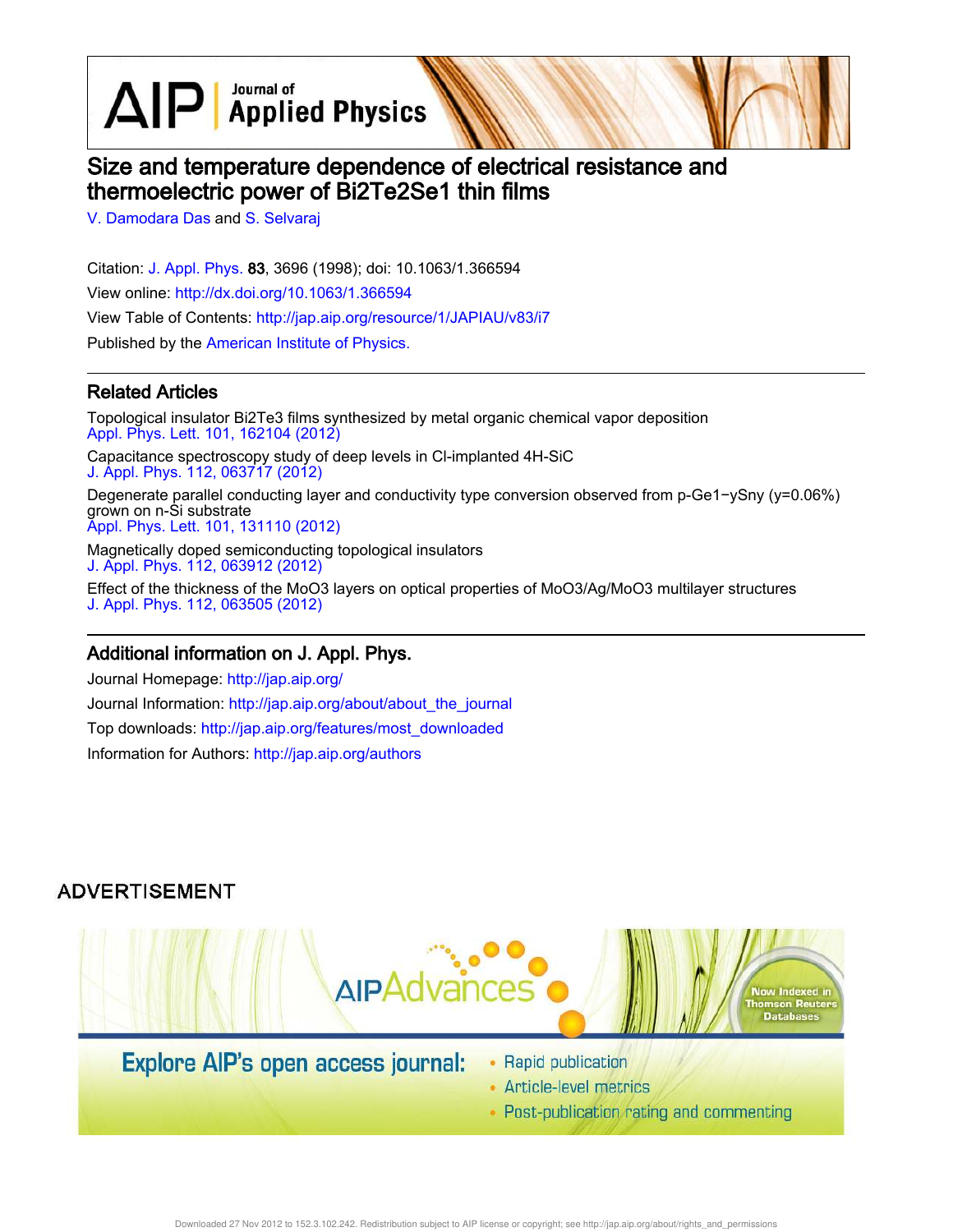# **Size and temperature dependence of electrical resistance and thermoelectric power of Bi2Te2Se<sup>1</sup> thin films**

V. Damodara Das<sup>a)</sup> and S. Selvaraj

*Thin Film Laboratory, Department of Physics, Indian Institute of Technology, Madras, Chennai 600 036, India*

(Received 7 July 1997; accepted for publication 10 December 1997)

Thin films of  $Bi_2Te_2Se_1$  of various thicknesses have been deposited on clean glass plates using the flash evaporation technique. Electrical resistance and thermoelectric power measurements have been carried out on these films in the temperature range 300–485 K. The thickness dependences of electrical resistivity and thermoelectric power of the films have been analyzed using the effective mean-free path model. The thickness dependence of activation energy of the films is explained by Seto's polycrystalline model. Various material parameters such as mean-free path and Fermi energy have been calculated from the analysis of experimental data. The thermoelectric power factor of the films has been calculated using the measured electrical resistivity and thermoelectric power values. © 1998 American Institute of Physics. [S0021-8979(98)10006-3]

## **I. INTRODUCTION**

The thermoelectric effect was exploited for temperature measurements and power generation right from its discovery. Nevertheless, there was no vigorous research on thermoelectrics until the 1950s when  $Ioffe<sup>1</sup>$  suggested that the solid solutions of isomorphic compounds can exhibit increased thermoelectric efficiency. He suggested that thermoelectric refrigeration could be accomplished with the best thermoelectric materials. It was found that solid solutions based on  $Bi<sub>2</sub>Te<sub>3</sub>$  are good thermoelectric materials around room temperature. Based on this idea there has been a lot of research on  $Bi_2Te_{3-x}Se_x$  materials in the bulk state regarding their transport and structural properties. $2-9$  But only very little work has been carried out on these materials in the thin film state regarding thermoelectric properties.<sup>10,11</sup> Scientists have concluded that thermoelectric modules using thin films give relatively higher voltage for power generation than the bulk thermoelectric modules. Thus, research into the physical properties of thin films of thermoelectrically important  $Bi_2Te_{3-x}Se_x$  materials is very essential. It was suggested in Refs. 10 and 11 that flash evaporation of these materials gives stoichiometric and homogeneous films. Il-Hd-Kim *et al.*12–14 have fabricated a Bi–Sb–Te–Se thin film power generator and have investigated its performance. Wagner *et al.*15,16 have produced multilayer thermoelectric films and devices by the sputtering technique and have tested these films. They have deposited multilayer films of  $(Bi_{1-x}Sb_x)_2(Te_{1-y}Se_y)_3$  alloy by magnetron sputtering<sup>17</sup> and have shown that no interdiffusion takes place at high deposition temperatures and that there is no degradation of thermoelectric properties of the structures. They have also suggested that the thermoelectric figure of merit of these structures can be enhanced by optimizing the composition of the barrier in the structure. Efforts were made to test the quantum well concept for  $\text{Bi}_{0.9}\text{Sb}_{0.1}$  and  $\text{PbTe}_{0.8}\text{Se}_{0.2}$  multilayer structures in Ref. 18 and new techniques were developed to pick out the relevant parameters which influence the thermoelectric properties of the structure. Farmer *et al.*<sup>19–22</sup> also fabricated multilayer thermoelectric films by sputter deposition and have evaluated these films as twodimensional quantum-well structures.

 $Bi_2Te_3$  and  $Bi_2Se_3$  form continuous series of solid solutions at temperatures above 500  $^{\circ}$ C.<sup>23</sup> This alloy crystallizes with a hexagonal structure and belongs to the space group  $R\overline{3}m$ .<sup>5</sup> The atomic arrangement is similar to  $Bi_2Te_3$  in which the layers repeat the unit  $Te^{(1)} - Bi - Te^{(2)} - Bi - Te^{(1)}$ . In this article, we present the results of thermoelectric properties investigated and the physical parameters evaluated from the thermoelectric measurements of  $Bi_2Te_2Se_1$  thin films prepared by the flash evaporation technique.

#### **II. EXPERIMENT**

Alloy of  $Bi_2Te_2Se_1$  material was prepared under vacuum by melting the mixture of required amounts of 5*N* pure elements Bi, Te, and Se in a quartz ampoule. Each element was kept melted for 24 h and then the temperature of the furnace was maintained just above the liquidus temperature of the alloy for 48 h. The ampoule was shaken frequently to get the homogeneous melt. Then, the temperature was reduced to just below the liquidus temperature  $(630 °C)$  so that the alloy solidified after which it was annealed at this temperature for four days. Then the alloy was gradually brought to room temperature. The alloy formation was confirmed by x-ray diffraction analysis  $(XRD)$ . The alloy thus prepared was powdered into fine particles and was used for preparing thin films by the flash evaporation technique. The substrates (glass plates with lateral dimensions  $2.5 \text{ cm} \times 7.5 \text{ cm}$ ) were cleaned in the following way. The glass plates were kept immersed in dilute chromic acid for 48 h. They were later put in an ultrasonic vibrator along with soap water and cleaned for half an hour. Finally they were cleaned with a)Electronic mail: vddas@acer.iitm.ernet.in and here is a state of the glass plates cleaned in a state of the glass plates cleaned in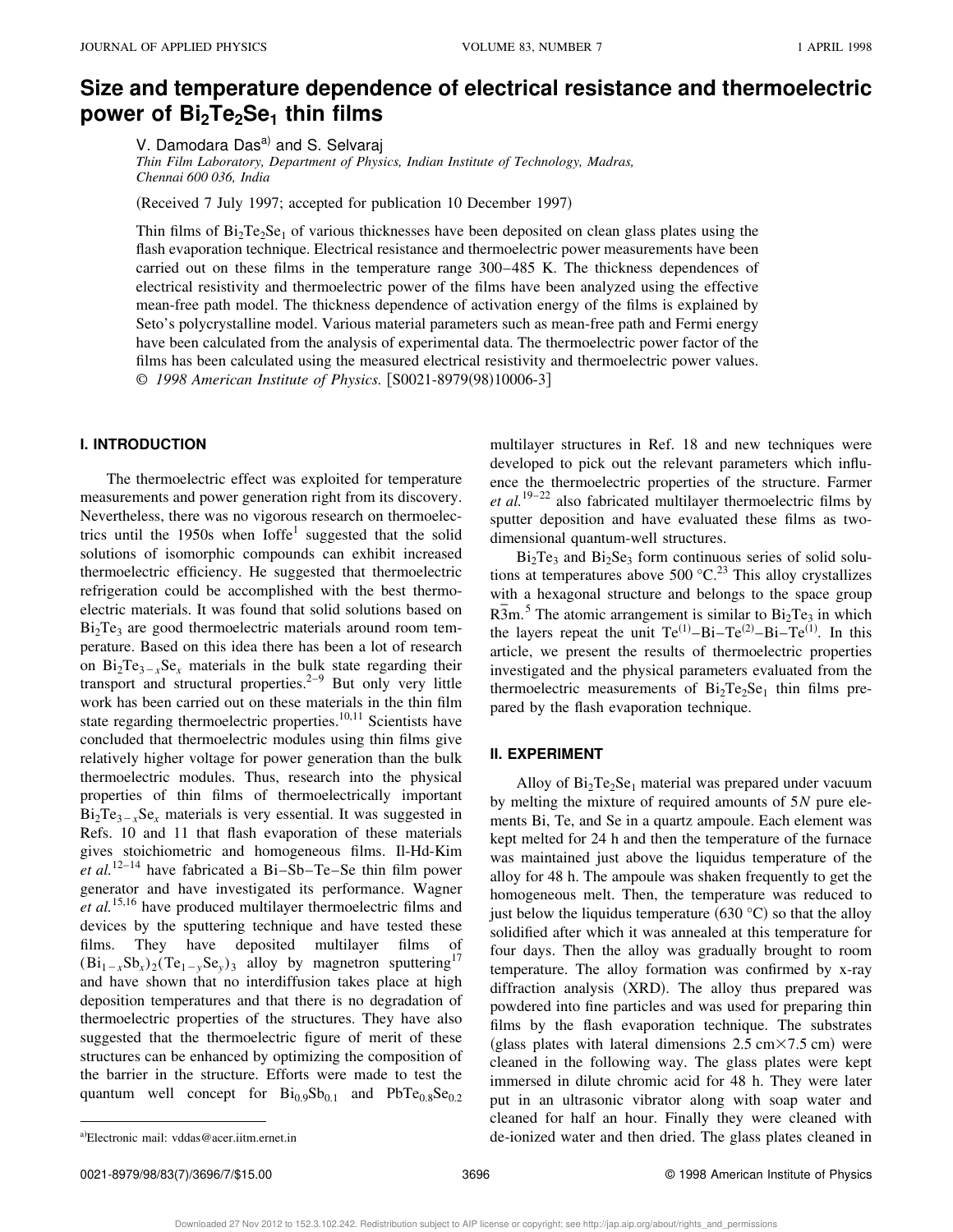this way were used for the deposition of the films. Thin films of various thicknesses were deposited in a vacuum of 2  $\times 10^{-5}$  Torr. The thickness and the deposition rate were monitored using a quartz crystal monitor. The same physical configuration was maintained during each deposition of the films. XRD and transmission electron microscopy (TEM) analyses were used for the structural characterization of the films. The compositional analysis was made by the energy dispersive analysis of  $x$ -rays  $(EDAX)$ .

The thermoelectric power was measured for these thin films in the temperature range 300–485 K using the integral technique. One end of the film was heated and the other end was kept at a constant temperature, in this case, room temperature. The electrical resistance of these films in the temperature range 300 K–485 K was measured. Large-area copper pad pressure contacts were used for all the measurements. Two separate films, one for measuring thermoelectric power and an another for measuring electrical resistance, were used. Both these films were grown simultaneously so that they had similar microstructures. Both the measurements were made using Keithley digital multimeters (model 196) which were automated using a computer. The details of automation are given elsewhere.<sup>24</sup> The temperature was measured using a copper-constantan thermocouple.



FIG. 1. X-ray diffractogram of  $Bi_2Te_2Se_1$  alloy (a) bulk (b) annealed film (c) unannealed film, film thickness =  $2000 \text{ Å}.$ 

TABLE I. Comparison of observed *d* values of bulk and thin films from XRD and electron diffraction data with ASTM standard  $d$  values of  $Bi_2Te_3$ (set 15 863) and  $Bi<sub>2</sub>Se<sub>3</sub>$  (set 12 732) materials.

| ASTM $d$ values $\AA$           |            |      | d values observed $\AA$ |            |      |
|---------------------------------|------------|------|-------------------------|------------|------|
|                                 |            |      | <b>XRD</b>              | thin film  |      |
| Bi <sub>2</sub> Te <sub>3</sub> | $Bi_2Se_3$ | hkl  | bulk                    | <b>XRD</b> | SAD  |
| 10.16                           |            | 003  | 10.161                  | 10.046     |      |
| 5.078                           | 4.80       | 006  | 5.038                   | 5.034      |      |
| 3.767                           | 3.56       | 101  | 3.677                   |            | 3.66 |
| 3.222                           | 3.03       | 015  | 3.142                   | 3.154      | 3.10 |
| 2.689                           | 2.54       | 018  | 2.636                   | 2.646      |      |
| 2.376                           | 2.23       | 1010 | 2.323                   | 2.332      | 2.17 |
| 2.238                           | 2.10       | 0111 | 2.180                   | 2.193      |      |
| 2.192                           | 2.07       | 110  | 2.133                   |            |      |
| 2.031                           | 1.907      | 0015 | 1.990                   | 1.996      | 1.98 |
| 2.013                           |            | 116  |                         | 1.964      |      |
| 1.702                           |            | 1016 | 1.770                   |            |      |
| 1.693                           |            | 0018 | 1.664                   | 1.664      |      |
| 1.611                           | 1.519      | 0210 | 1.600                   |            |      |
| 1.490                           | 1.404      | 1115 | 1.454                   | 1.461      | 1.47 |
| 1.397                           | 1.320      | 125  | 1.383                   |            | 1.39 |
| 1.340                           |            | 1118 |                         | 1.314      |      |
| 1.266                           |            | 300  | 1.263                   |            |      |

#### **III. RESULTS AND DISCUSSION**

#### **A. Structural analysis**

Structural analyses using XRD and TEM showed the polycrystalline nature of the films with hexagonal structure. Figure 1 shows the x-ray diffraction pattern of the bulk, annealed and unannealed thin films. The *d* values obtained from the x-ray diffraction patterns have been compared with the American Society for Testing and Materials (ASTM) *d* values of  $Bi<sub>2</sub>Te<sub>3</sub>$  and  $Bi<sub>2</sub>Se<sub>3</sub>$  alloys in Table I: The lattice parameters were found to be  $a=4.27 \text{ Å}$ , and  $c=30.23 \text{ Å}$ . Thus, the thin films have the same structure as that of the bulk alloy which is analogous to that of  $Bi_2Te_3$  and  $Bi_2Se_3$ alloys. The grain size of the films was calculated from the x-ray diffraction pattern using the Debye–Scherrer formula,<sup>25</sup>  $L = 0.9\lambda/B$  cos  $\theta$ , where *L* is the grain size of the films,  $\lambda$  the wavelength,  $B$  the full width at half maximum, and  $\theta$  the diffraction angle. It is found that the grain size of the film increases with increasing thickness (Table II). The TEM micrograph and the corresponding selected area diffraction  $(SAD)$  pattern for a film of thickness 1250 Å are shown in Fig. 2. The compositional analysis of the films by EDAX analysis indicates that there is a loss of tellurium in the annealed films (see Table III). This evaporation occurs in thin films because atomic bonds are not equivalent in all the directions at the surface. Even though selenium is more vola-

|  | TABLE II. Variation of grain size and activation energy with thickness. |  |  |  |  |  |  |
|--|-------------------------------------------------------------------------|--|--|--|--|--|--|
|--|-------------------------------------------------------------------------|--|--|--|--|--|--|

| Thickness | Grain size | Activation<br>energy $(meV)$ |
|-----------|------------|------------------------------|
| 900       | 144        | 54                           |
| 1150      | 200        | 46                           |
| 1250      | 205        | 43                           |
| 2000      | 190        | 43                           |
| 3000      | 215        | 32                           |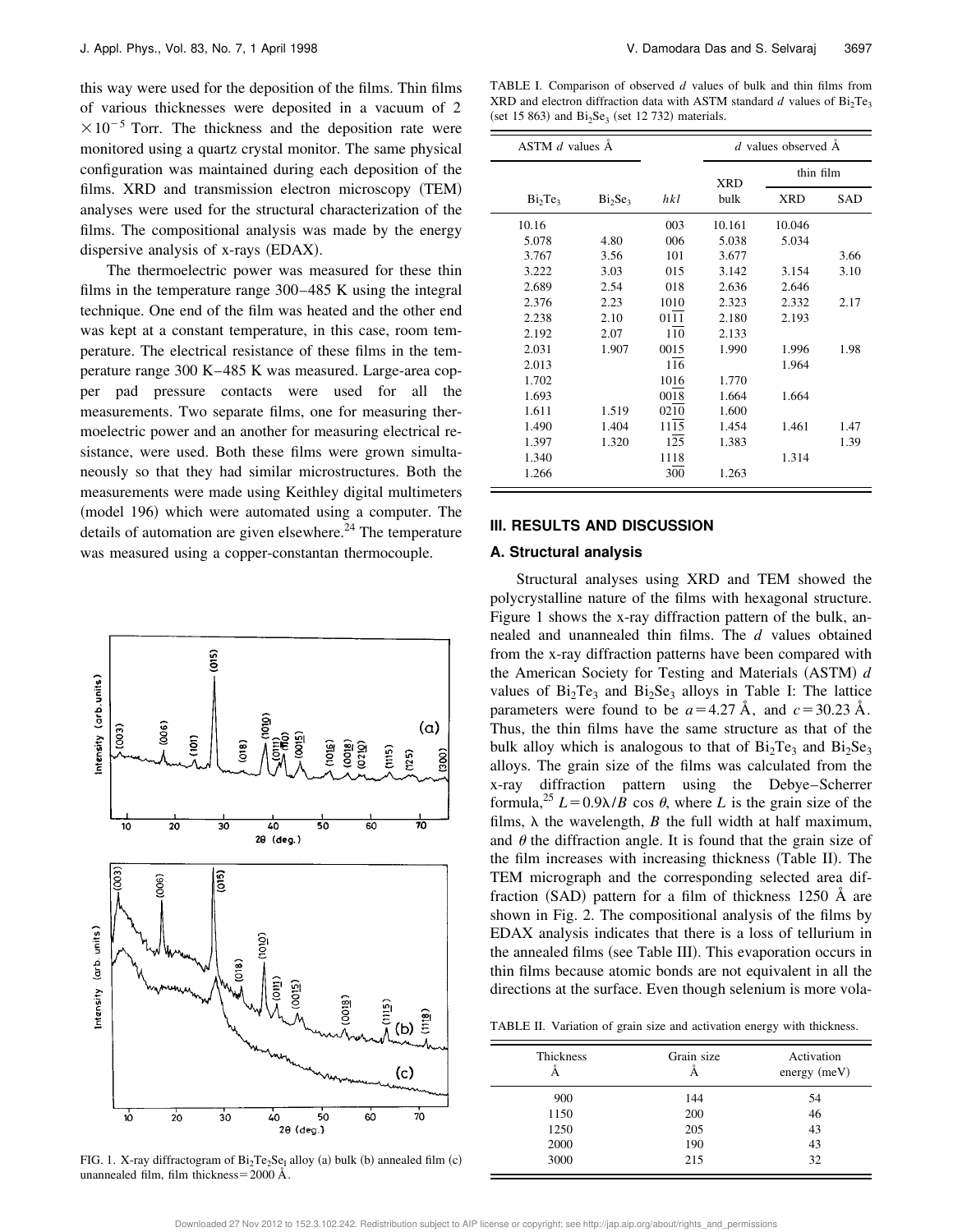

FIG. 2. (a) SAD pattern and (b) electron micrograph of thin film of thickness 1250 Å.

tile than tellurium, it is tellurium which gets evaporated easily from the material. This is because selenium, being more electronegative than tellurium, goes to the  $Te^{(2)}$  site in the Te<sup>(1)</sup>-Bi-Te<sup>(2)</sup>-Bi-Te<sup>(1)</sup> layer of Bi<sub>2</sub>Te<sub>3</sub> and so the binding energy of Se is more than Te.

### **B. Electrical resistance and its temperature dependence**

Electrical resistance measurements were made on these as-grown films in the temperature range 300–485 K. It is observed that the resistance during the cooling cycle is always lower than that during the heating cycle for the films  $(Fig. 3)$ . This is because of the fact that during the heating cycle all the frozen-in defects which are incorporated during the growth of the film are removed, reducing the number of defects, and hence, the number of scattering centers. But, for annealed films the resistance during the cooling cycle closely coincides with that in the heating cycle. Hence, for all our calculations we have used the data of the annealed films during the cooling cycle. The thermal activation energy of the films was determined from the slopes of  $Ln(R)$  versus  $1000/T$  plots (Fig. 4) which were nearly linear. The values of activation energy are given in Table II. The linear plot also indicates the semiconducting behavior of the films. It is found that the activation energy is thickness dependent. Even though there is no systematic variation of activation energy with thickness, there is a general trend of decrease in activation energy with increase in thickness.

This can be explained to be due to the polycrystalline nature of the films as explained by Seto's<sup>26</sup> model. A polycrystalline film material contains a large number of microc-

TABLE III. Composition analysis through EDAX.

|           |                       | Compositions observed |                     |  |
|-----------|-----------------------|-----------------------|---------------------|--|
| Elements  | Unannealed<br>at. $%$ | Annealed<br>at. $%$   | Expected<br>at. $%$ |  |
| Bi        | 38.5                  | 39.7                  | 40                  |  |
| Te        | 43.1                  | 37.3                  | 40                  |  |
| <b>Se</b> | 18.4                  | 23.0                  | 20                  |  |

rystallites with grain boundaries between them. At the grain boundary of each of the crystallites the incomplete atomic bondings can act as trap centers. These trap centers can trap the charge carriers at the grain boundaries, and hence, a space charge can be built up locally. This space charge depletes the region locally and also impedes the transit of the charge carriers from one crystallite to the other. Thus, at the grain boundary, the charge carriers see a barrier which affects the transport properties. Taking these effects into account, Seto derived an expression for the activation energy namely,

$$
V_B = \frac{qL^2N}{8\epsilon}, \quad \text{for } LN < Q_t \tag{1}
$$

$$
V_B = \frac{qQ_t^2}{8\epsilon N}, \quad \text{for } LN > Q_t \tag{2}
$$

where *q* is the electronic charge, *L* the grain size, *N* the density of dopent concentration,  $Q_t$  the density of surface states, and  $\epsilon$  the dielectric permittivity.



FIG. 3. Variation of resistance with temperature of a typical thin film during heating and cooling cycle.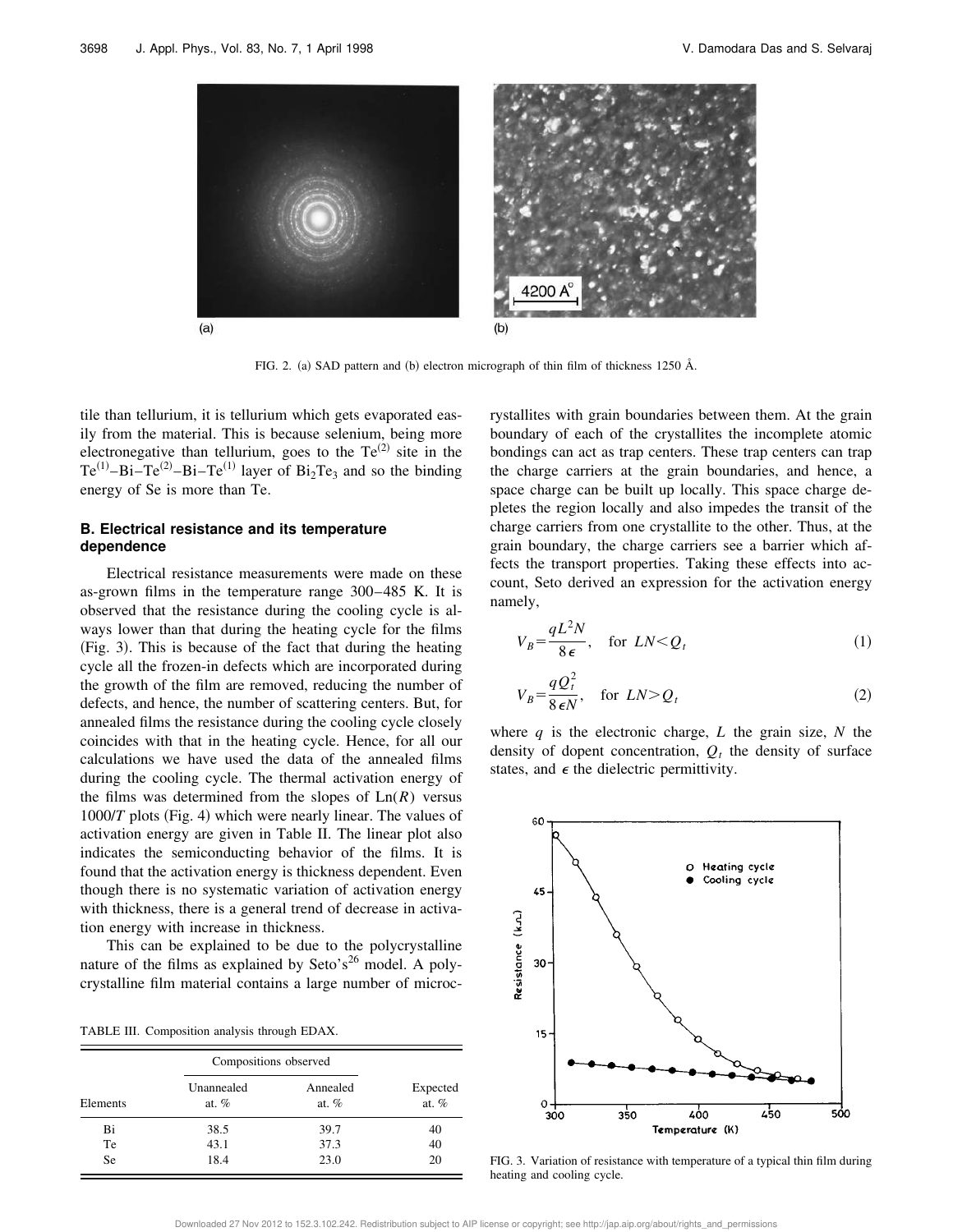

The first equation suggests that as the grain size increases, the barrier height increases. But we observe that as the thickness (and hence, grain size) increases the activation energy decreases. Thus, the first condition can be ruled out and the second equation can be taken as the appropriate one. This indicates that the dopent concentration increases with thickness. This is supported by the fact that as the thickness increases, the resistivity decreases. Thus, the barrier height can decrease with increase in thickness. This type of behavior has been observed by Damodara Das *et al.* in  $(Bi_{0.6}Sb_{0.4})_2Te_3^{27}$  and  $Pb_{0.5}Sn_{0.5}Te^{28}$  thin films also. Also it is seen from the plot of  $Ln(R)$  versus  $1000/T$  (Fig. 4) that in the case of low thickness films the experimental points slightly deviate from the straight line, whereas in the case of higher thickness films the points fit very well to a straight line. Actually, there are two contributions to the resistance of the films; one is from the bulk of the crystallites and the other is from the grain boundary region. The grain boundary affects the mobility of the charge carriers and Seto's model says that the mobility of the charge carriers depends exponentially on temperature. It is this effect on the mobility of the charge carriers which causes the deviation of the experimental points from the straight line in the case of low thickness films. As the thickness increases, the barrier height at the grain boundary decreases, and hence, the effect on mobility also decreases gradually. This is why the data points fit well to a straight line for higher thickness films.

#### **C. Thermoelectric power**

Thermal emf measurements on these films indicate their *n*-type conduction behavior. As shown in Fig. 5, there is a general trend of decrease in thermoelectric power with increase in thickness, as expected. It is known that the thermoelectric power of amorphous or disordered materials is high. Here, as the thickness increases, the grain size of the films increases, and hence, the extent of single crystallinity and orderliness also increases with thickness. So, the above result is expected. The thermoelectric power of the films was cal-



FIG. 4. Plot of Ln(*R*) vs 1000/*T* for different films. FIG. 5. Variation of thermoelectric power with temperature for thin films of different thicknesses.

culated from the measured thermal emf values by the least squares error analysis using spline functions. It is seen from the plot of thermoelectric power versus temperature  $(Fig. 5)$ that the thermoelectric power of the films initially increases with temperature showing the degenerate nature and then decreases with temperature after reaching a maximum. This is explained to be due to the following reasons:

The partial evaporation of Te atoms from the films, as evidenced from the EDAX analysis, produces vacancies in the films. These Te vacancies can be occupied by either Bi atoms or Se atoms. But, since Bi and Te have similar electronegativity and atomic radius, Bi atoms prefer to occupy tellurium sites as substitutes. This leads to the generation of acceptors and contributes to *p*-type charge carriers. Alternatively, Se atoms occupying the Te sites, leads to *n*-type charge carriers. In addition to the substitutional occupancy of Te sites by Bi/Se atoms, these atoms sometimes also occupy the interstitial positions. This also can lead to *n*- or *p*-type charge carriers depending upon the type of atoms— $(Bi)$  or (Se). Thus, in effect there are two types of charge carriers in the films. Hence, the transport properties of the films have to be explained by a two carrier model even though *n*-type carriers are the majority carriers. The thermoelectric power of a two carrier type material is given by the expression,  $29$ 

$$
S = -(k/e)\frac{n\mu_n(2-\epsilon/kT) - p\mu_p(2-\xi/kT)}{n\mu_n + p\mu_p},\tag{3}
$$

where  $n(p)$  is the electron (hole) concentration,  $\mu_n(\mu_p)$  the electron (hole) mobility,  $\epsilon$  the chemical potential for electrons and  $\xi$  the chemical potential for holes.

This equation suggests that the product of mobility and carrier concentration determines the sign of thermoelectric power. It has been reported $30$  that in these materials the mobility of the electrons varies as  $T^{-2}$  at high temperatures continuously. Thus, the decrease of thermoelectric power after reaching a maximum, can be attributed to the decrease of the mobility of the electrons. But, as temperature increases,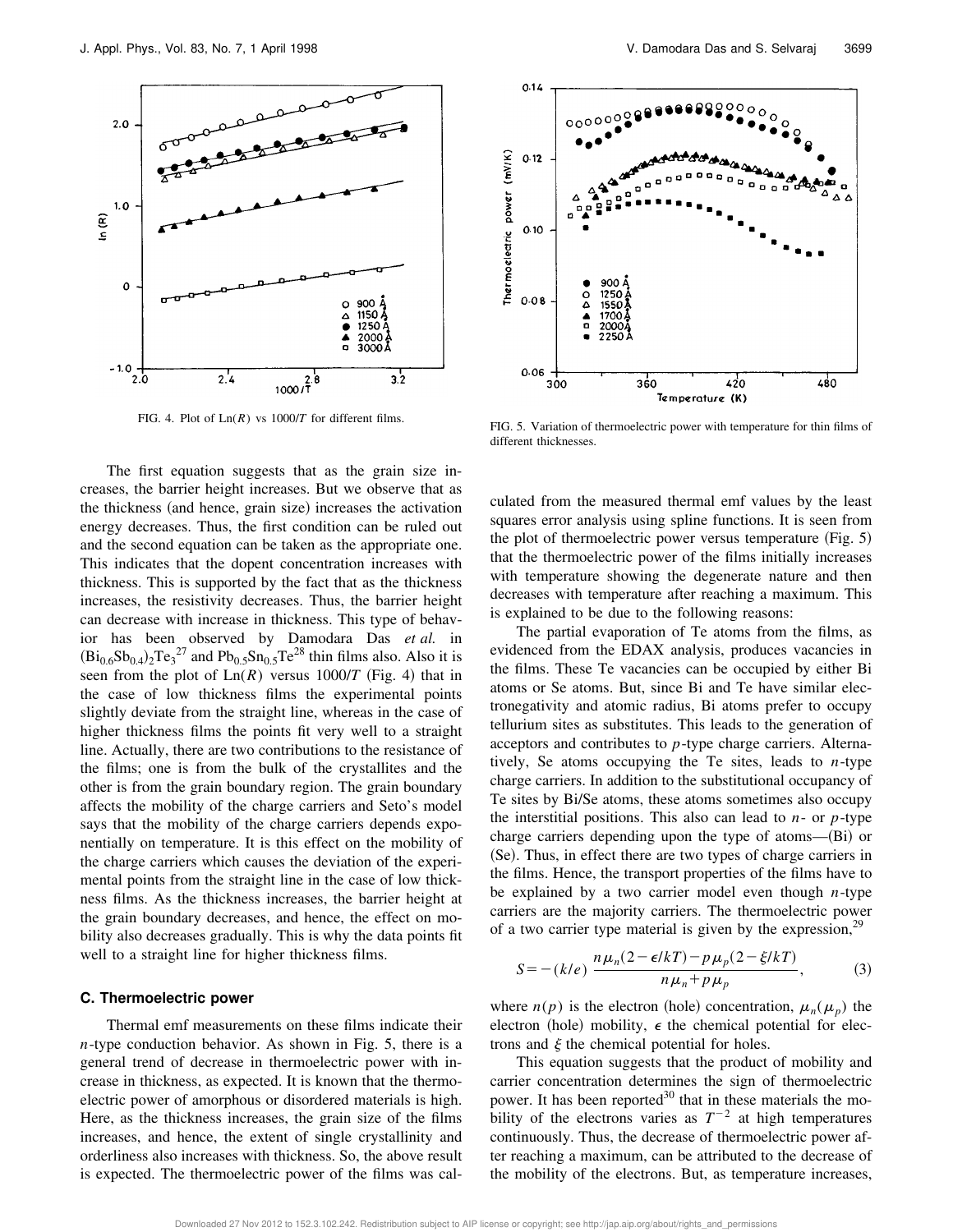

FIG. 6. Plot of resistivity vs reciprocal thickness at different temperatures.

we may expect a sign change at a still higher temperature. On the other hand, thermoelectric power starts to increase once again at a temperature around 450 K. This is clearly revealed in the higher thickness films. This can be explained as follows.

Generally, it is observed that when these films are exposed to the atmosphere, oxygen adsorption takes place on their surface. This is indicated by the increase of the resistance of the films as a function of time. Similarly, a decrease of resistance of the films is observed while evacuating the air, which indicates that the adsorbed oxygen atoms are getting desorbed. But, as the resistance variation is only partially reversible, not all oxygen atoms are liberated. Thus, during heating the remaining oxygen atoms can be desorbed from the films at higher temperatures. This may lead to the creation of structural defects at higher temperatures releasing the bound electrons. This leads to an increase in the electron concentration, and hence, an increase in the thermoelectric power.

### **D. Thickness dependence of electrical resistivity and thermoelectric power—combined analysis**

To account for the size effect on the transport properties, a number of theories<sup>31–35</sup> have been suggested. Tellier<sup>36</sup> was



FIG. 7. Plot of thermoelectric power vs reciprocal thickness at different temperatures.

successful in getting a simplified analytical expression for electrical resistivity as a function of thickness namely,

$$
\rho_f = \rho_g \bigg[ 1 - \frac{3(1-p)l_g}{8t} \bigg],\tag{4}
$$

where  $\rho_g$  and  $l_g$  are, respectively, resistivity and mean-free path in the hypothetical bulk and *p* is the specularity parameter. The specularity parameter gives the fraction of the charge carriers which are specularly scattered at the surface. The above expression indicates that the values of  $\rho_g$  and  $l_g$ can be obtained from a plot of  $\rho_f$  versus reciprocal thickness. In this analysis, it is assumed that the carriers are all diffusely scattered and hence, *p* is assumed to be zero. Figure 6 shows a plot of  $\rho_f$  versus 1000/*t* with a straight line fit. The experimental points are a bit scattered because of experimental limitations. The values of  $\rho_g$  and  $l_g$  obtained are given in Table IV. It is seen that the mean-free path of the carriers decreases with temperature, as expected. The variation of  $\rho<sub>g</sub>$ with temperature indicates the semiconducting behavior. The high value of  $\rho_g$  (resistivity of infinitely thick samples) is due to the microstructure; the sample contains very small grains with a large number of grain boundaries which impede the conduction of carriers as explained in Seto's model.

The size effect on thermoelectric power can give important physical parameters. According to the effective meanfree path model<sup>37</sup> which takes into account the grain bound-

TABLE IV. Variation of various physical parameters obtained through combined analysis of resistivity and thermoelectric power.

| Temperature<br>K | $\rho_e \times 10^{-3}$<br>$\Omega$ cm | $S_{g}$<br>$\mu$ V/K |                      | $U_{\rho}$ | $E_f$<br>meV | $n \times 10^{20}$<br>$\rm cm^{-3}$ |
|------------------|----------------------------------------|----------------------|----------------------|------------|--------------|-------------------------------------|
| 320              | 6.41                                   | 87.10                | $6483 \times 10^{2}$ | $-0.0016$  | 89.7         | 4.66                                |
| 350              | 6.21                                   | 94.74                | $5782 \times 10^{2}$ | $-0.0016$  | 90.3         | 4.81                                |
| 400              | 6.00                                   | 96.31                | $4773 \times 10^{2}$ | $-0.002$   | 101.4        | 4.87                                |
| 450              | 5.72                                   | 88.96                | $3874 \times 10^{2}$ | $-0.0028$  | 123.0        | 7.42                                |
| 470              | 5.59                                   | 92.73                | $3453 \times 10^{2}$ | $-0.0022$  | 124.0        | 7.69                                |

Downloaded 27 Nov 2012 to 152.3.102.242. Redistribution subject to AIP license or copyright; see http://jap.aip.org/about/rights\_and\_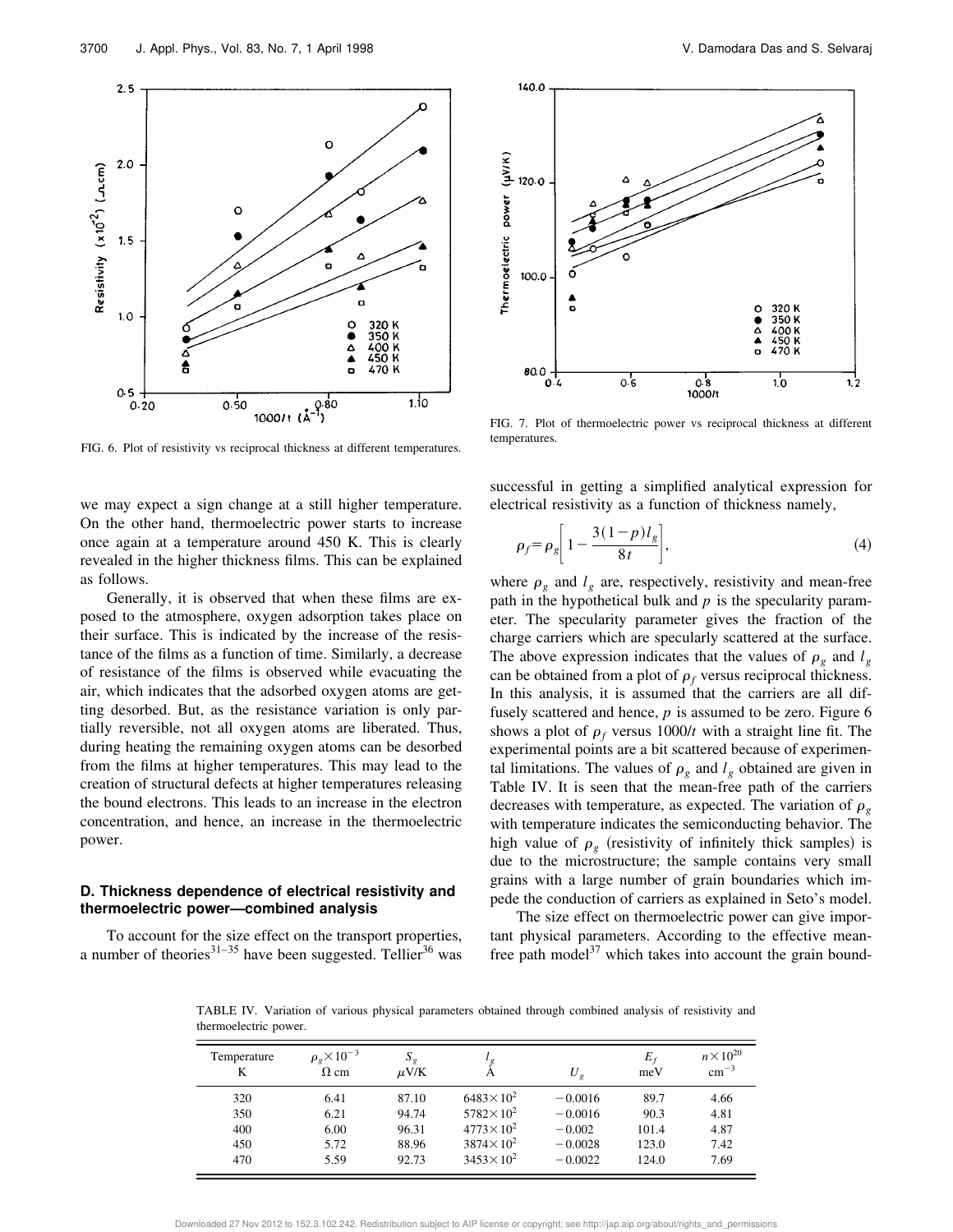

FIG. 8.  $S^2 \sigma$  as a function of temperature for different films.

ary scattering, the Seebeck coefficient of thin films as a function of thickness is given by the expression,

$$
S_f = S_g \bigg[ 1 - \frac{3(1-p)l_g}{8t} \frac{U_g}{1 + U_g} \bigg],
$$
 (5)

where

$$
U_g = \frac{\partial \ln l_g}{\partial \ln E}.\tag{6}
$$

 $S<sub>g</sub>$  is the thermoelectric power of the hypothetical bulk given by the expression,

$$
S_g = \frac{-\pi^2 k^2 T}{3eE_f} (1 + U_g).
$$
 (7)

Figure 7 shows the plot of thermoelectric power versus 1000/*t* along with the straight line fit. The *y* intercept gives the value of  $S<sub>g</sub>$ . From the slope of the straight line which is equal to  $(3/8)$  $\ell_g U_g / (1 + U_g)$  the parameter  $U_g$  can be obtained using the  $l_g$  values obtained from the resistivity data analysis. The values of  $U_g$  and  $S_g$  thus calculated are tabulated in Table IV. It is found that  $U_g$  is temperature dependent and negative which indicates that the carrier mean-free path depends on its energy and decreases with energy. The Fermi energy values have been calculated from relation  $(7)$ at different temperatures using the calculated  $U_g$  values and are given in Table IV. It is found that the Fermi energy value and the electron concentration increase slightly with temperature. The carrier concentration was calculated using the following relation for partially degenerate semiconductors:

$$
n = \frac{4\,\pi}{\pi^{1/2}} \left( 2\,\pi m^* k T / h^2 \right)^{3/2} F_{1/2},\tag{8}
$$

where *m*\* is the effective mass of the charge carriers, *T* the temperature, and  $F_{1/2}$  the Fermi integral. The carrier concentration was calculated using the reported value<sup>22</sup> of  $m^*/m$  $=1.068.$ 

Lidorenko *et al.*<sup>38</sup> have determined the electron concentration using the measured Hall coefficient which is of the order of  $10^{20}$  cm<sup>-3</sup> for this material. Our results agree with this. The sudden increase of the electron concentration around  $450 K$  (see Table IV) is attributed to the creation of charge carriers due to the formation of structural defects. These, as explained earlier, are the result of oxygen desorption from the films.

The thermoelectric power factor  $S^2 \sigma$  was calculated at different temperatures from the measured thermoelectric power and electrical resistivity values. Plots of  $S^2 \sigma$  versus temperature for different film thicknesses are shown in Fig. 8. It is seen that the thermoelectric power factor increases linearly in the low temperature range and then tends to bend towards the temperature axis, which is similar to the thermoelectric behavior of the films. But the thermoelectric power factor value is low compared to the reported bulk thermoelectric power factor value. This is expected given the high resistivity of thin films.

## **IV. CONCLUSIONS**

Thin films prepared by the flash evaporation technique are stoichiometric in composition. The grain size of the films increases with thickness. The thickness dependence of thermal activation energy is explained by Seto's grain boundary trap model. The decrease of thermoelectric power in the high temperature region is explained to be due to the partial evaporation of Te atoms and the occupation of Te sites by Bi/Se atoms. The thickness dependences of thermoelectric power and resistivity are explained by the classical size effect theory. Further, various important physical parameters are evaluated. The low values of the thermoelectric power factor of the films are due to the high resistance of the films.

### **ACKNOWLEDGMENTS**

One of the authors  $(S.S.)$  is thankful to Indian Institute of Technology, Madras (India) for financial assistance. The authors are thankful to D. Kanchana Mala, Metallurgical Department for her help in TEM and EDAX measurements.

- <sup>1</sup>A. F. Ioffe, *Semiconductor Thermoelements and Thermoelectric Cooling* (Infosearch, London, 1957).
- <sup>2</sup> S. Misra and M. B. Bever, J. Phys. Chem. Solids **25**, 1233 (1964).
- <sup>3</sup> S. Nakajima, J. Phys. Chem. Solids **24**, 479 (1963).
- <sup>4</sup> J. A. Bland and S. J. Basinski, Can. J. Phys. 39, 1040 (1961).
- <sup>5</sup> J. R. Wiese and L. Muldawer, J. Phys. Chem. Solids 15, 13 (1960).
- <sup>6</sup>C. H. Champness, P. T. Chang, K. Grabowski, and W. B. Muir, J. Appl. Phys. **39**, 4177 (1968).
- <sup>7</sup>N. K. Stark, T. E. Svechnikova, and S. N. Chizhevskaya, Inorg. Mater. **21**, 328 (1985).
- $8V$ . F. Bankina and N. Kh. Abrikosov, Russ. J. Inorg. Chem. 9, 509 (1964). <sup>9</sup>E. Kh. Shokr, M. M. Wakkad, M. M. Abd El-Reheem, and N. M.
- Megahed, Indian J. Pure Appl. Phys. 33, 323 (1995).
- <sup>10</sup>Y. A. Arifov, A. I. Kulagin, N. I. Erzin, N. V. Makov, B. Tursunov, and H. Saidvalieva, Appl. Solar Energy 10, 63 (1974).
- <sup>11</sup>U. A. Arifov, N. I. Erzin, A. I. Kulagin, N. V. Makov, Z. M. Dashevskii, L. L Lukashevich, and Kh. Kh. Khafizov, Appl. Solar Energy **11**, 3  $(1975).$
- <sup>12</sup> I.-H. Kim and D. H. Lee, *Fifteenth International Conference on Thermoelectrics Proceedings, ICT 1996* (IEEE, New York, 1996), pp. 425-429.
- <sup>13</sup> L.-H. Kim and D.-H. Lee, J. Mater. Res. **12**, 423 (1997).
- <sup>14</sup> I.-H. Kim and D.-H. Lee, Korean J. Mater. Res. 6, 121 (1996).
- <sup>15</sup>A. V. Wagner, R. J. Foreman, L. J. Summers, T. W. Barbee, and J. C.